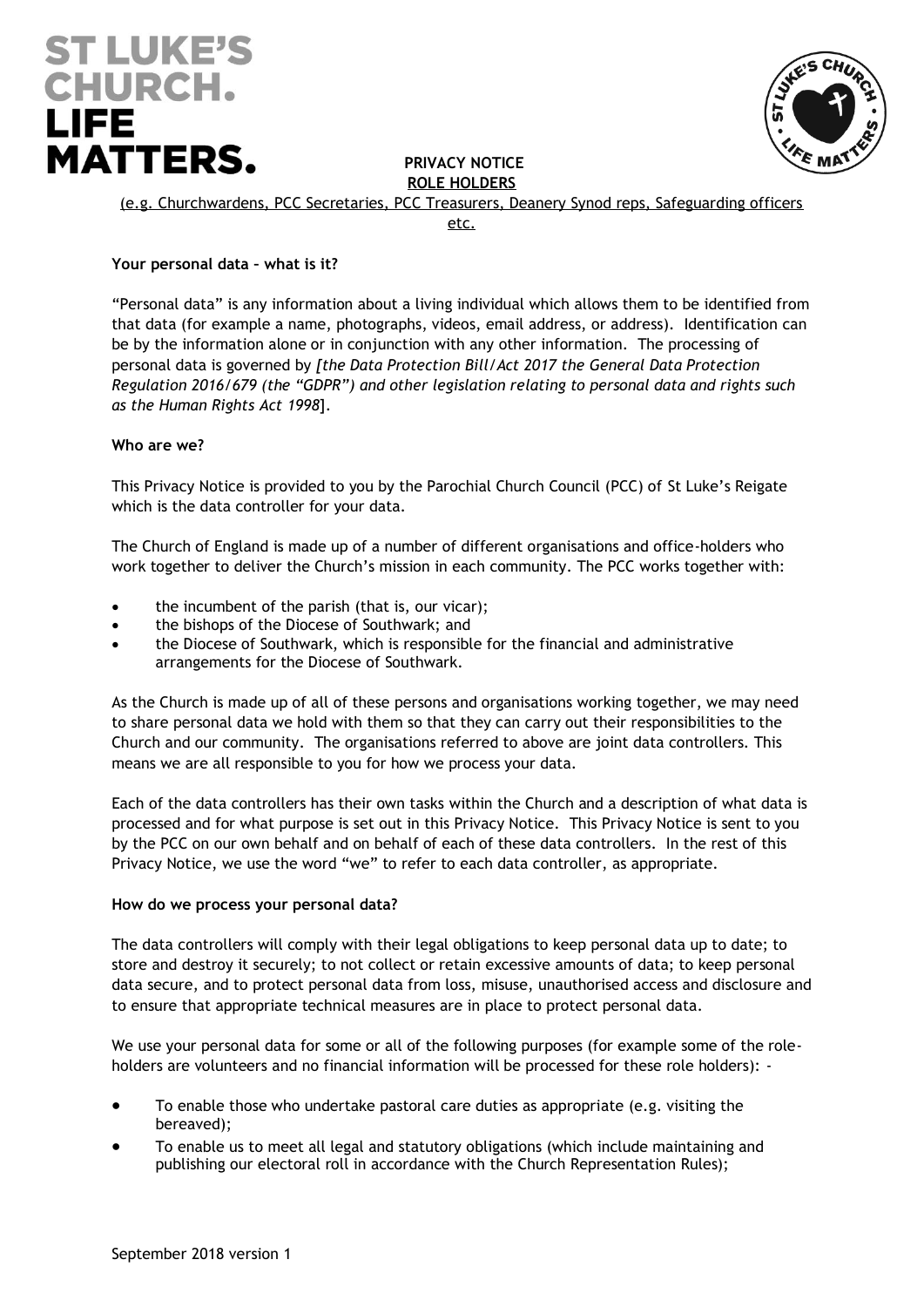- To carry out comprehensive safeguarding procedures (including due diligence and complaints handling) in accordance with best safeguarding practice from time to time with the aim of ensuring that all children and adults-at-risk are provided with safe environments;
- To deliver the Church's mission to our community, and to carry out any other voluntary or charitable activities for the benefit of the public as provided for in the constitution and statutory framework of each data controller;
- To administer the parish, deanery, archdeaconry and diocesan membership records;
- To fundraise and promote the interests of the church and charity;
- To manage our employees and volunteers;
- To maintain our own accounts and records;
- To seek your views or comments;
- To notify you of changes to our services, events and role holders
- To send you communications which you have requested and that may be of interest to you. These may include information about campaigns, appeals, other fundraising activities;
- To process a grant or application for a role;
- To enable us to provide a voluntary service for the benefit of the public in a particular geographical area as specified in our constitution;
- To share your contact details with the Diocesan office so they can keep you informed about news in the diocese and events, activities and services that will be occurring in the diocese and in which you may be interested.
- We will process data about role holders for legal, personnel, administrative and management purposes and to enable us to meet our legal obligations, for example to pay role-holders, monitor their performance and to confer benefits in connection with your engagement as a Role Holder. "Role Holders" includes volunteers, employees, contractors, agents, staff, retirees, temporary employees, beneficiaries, workers, treasurers and other role holders.
- We may process sensitive personal data relating to Role Holders including, as appropriate:
	- information about an Role Holder's physical or mental health or condition in order to monitor sick leave and take decisions as to the Role Holder's fitness for work;
	- **.** the Role Holder's racial or ethnic origin or religious or similar information in order to monitor compliance with equal opportunities legislation;
	- in order to comply with legal requirements and obligations to third parties.
- Our processing also includes the use of CCTV systems for the prevention and prosecution of crime.

## **What data do the data controllers listed above process?**

- Names, titles, and aliases, photographs.
- Contact details such as telephone numbers, addresses, and email addresses.
- Where they are relevant to our mission, or where you provide them to us, we may process demographic information such as gender, age, date of birth, marital status, nationality, education/work histories, academic/professional qualifications, employment details, hobbies, family composition, and dependants.
- Non-financial identifiers such as passport numbers, driving license numbers, vehicle registration numbers, taxpayer identification numbers, employee identification numbers, tax reference codes, and national insurance numbers.
- Financial identifiers such as bank account numbers, payment card numbers, payment/transaction identifiers, policy numbers, and claim numbers.
- Financial information such as salary, bonus, record of earnings, tax code, tax and benefits contributions, expenses claimed, creditworthiness, car allowance (if applicable), amounts insured, and amounts claimed.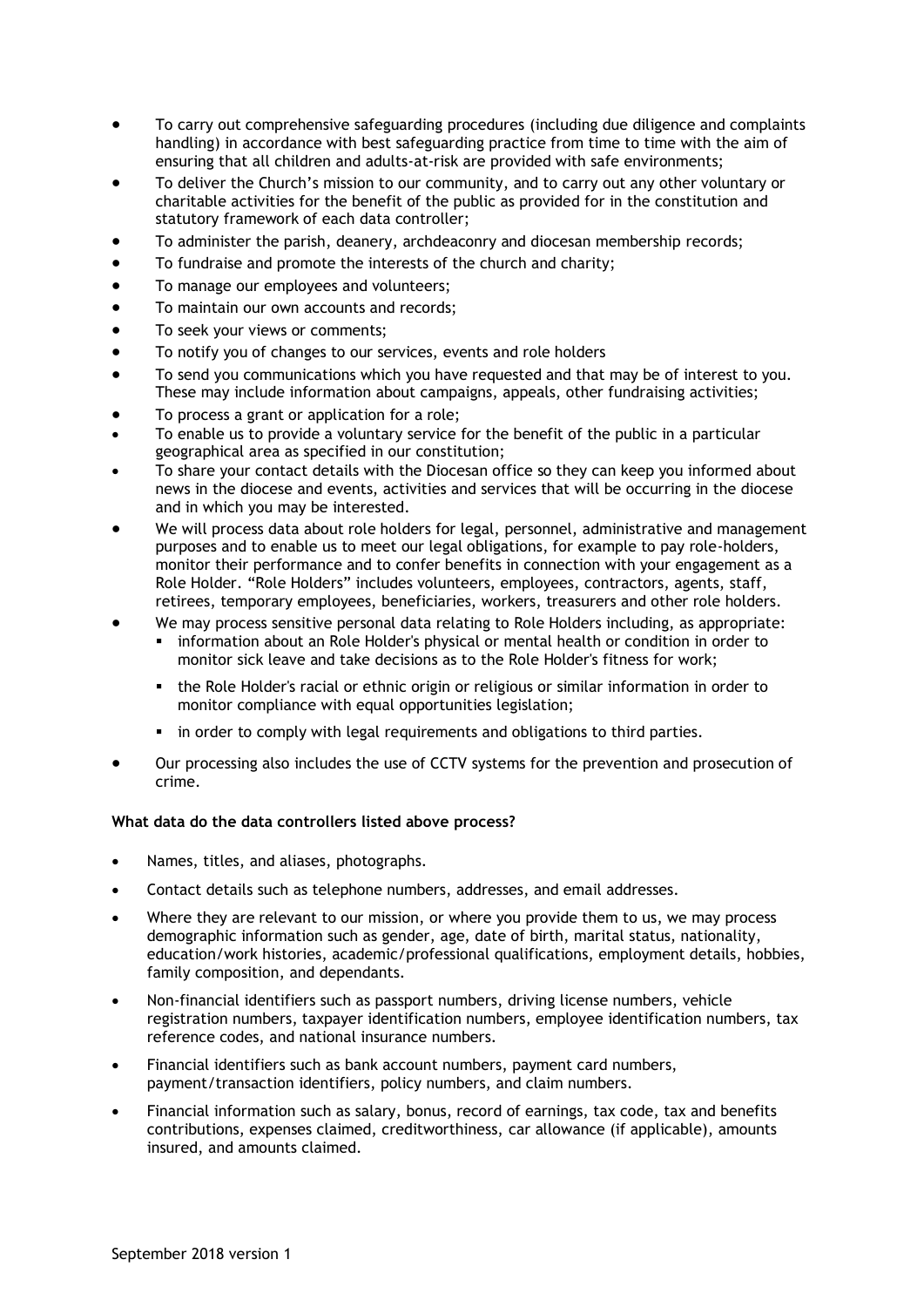- Other operational personal data created, obtained, or otherwise processed in the course of carrying out our activities, including but not limited to, CCTV footage, recordings of telephone conversations, IP addresses and website visit histories, logs of visitors, and logs of accidents, injuries and insurance claims.
- Other employee data (not covered above) relating to Role Holders including emergency contact information; gender, birth date, referral source (e.g. agency, employee referral); level, performance management information, languages and proficiency; licences/certificates, citizenship, immigration status; employment status, retirement date; billing rates, office location, practice and speciality; publication and awards for articles, books etc.; prior job history, employment references and personal biographies.
- The data we process is likely to constitute sensitive personal data because, as a church, the fact that we process your data at all may be suggestive of your religious beliefs. Where you provide this information, we may also process other categories of sensitive personal data: racial or ethnic origin, mental and physical health, details of injuries, medication/treatment received, data concerning sexual orientation and criminal records, fines and other similar judicial records.

## **What is the legal basis for processing your personal data?**

Most of our data is processed because it is necessary for our legitimate interests, or the legitimate interests of a third party (such as another organisation in the Church of England). An example of this would be our safeguarding work to protect children and adults at risk. We will always take into account your interests, rights and freedoms.

Some of our processing is necessary for compliance with a legal obligation. For example, we are required by the Church Representation Rules to administer and publish the electoral roll, and under Canon Law to announce forthcoming weddings by means of the publication of banns.

We may also process data if it is necessary for the performance of a contract with you, or to take steps to enter into a contract. An example of this would be processing your data in connection with the hire of church facilities.

We will also process your data in order to assist you in fulfilling your role in the church including pastoral and administrative support or if processing is necessary for compliance with a legal obligation.

Religious organisations are also permitted to process information about your religious beliefs to administer membership or contact details.

Where your information is used other than in accordance with one of these legal bases, we will first obtain your consent to that use.

#### **Sharing your personal data**

Your personal data will be treated as strictly confidential. It will only be shared with third parties including other data controllers where it is necessary for the performance of the data controllers' tasks or where you first give us your prior consent. It is likely that we will need to share your data with

- The appropriate bodies of the Church of England including the other data controllers;
- Our agents, servants and contractors. For example, we may ask a commercial provider to send out newsletters on our behalf, or to maintain our database software;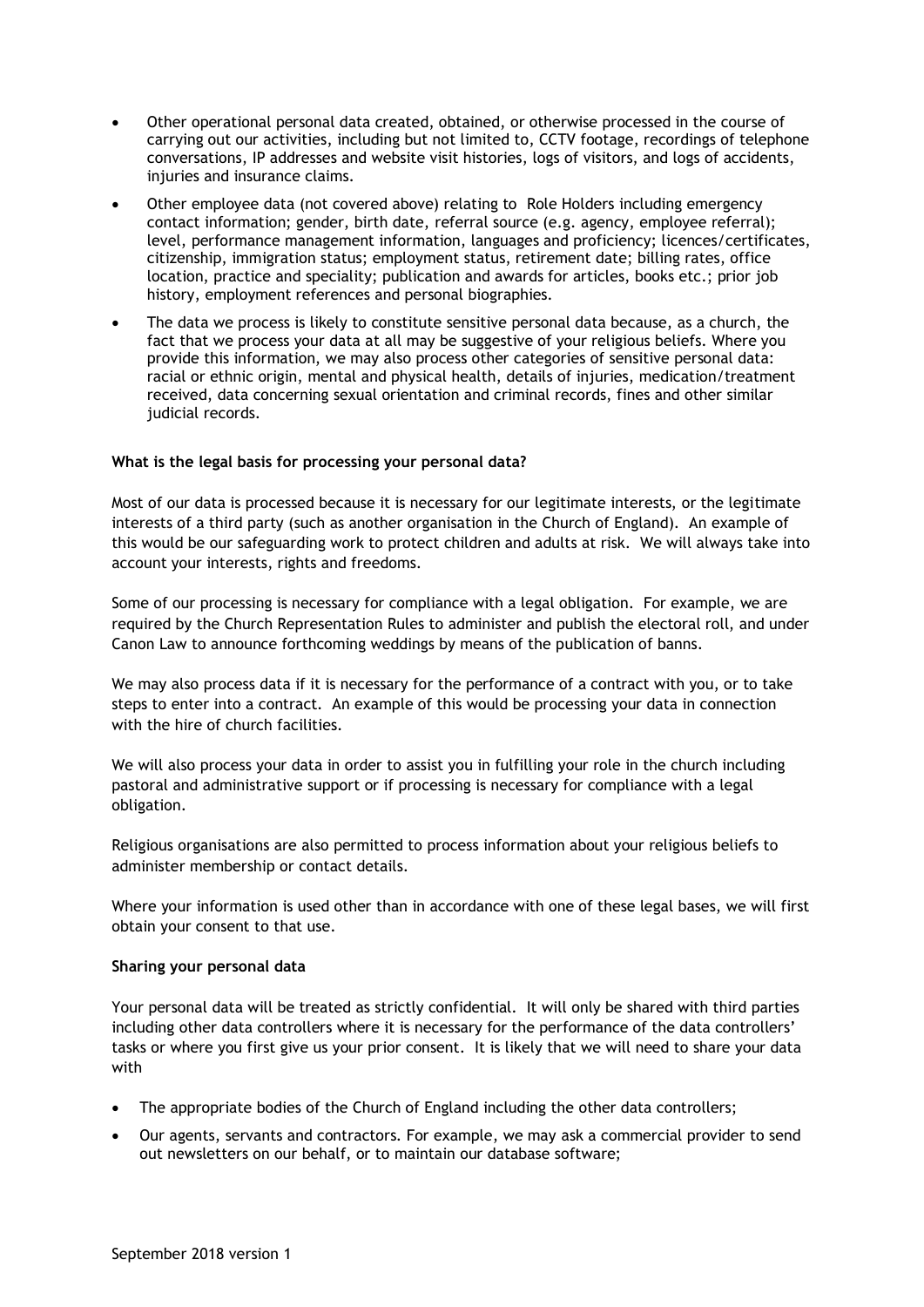- Other clergy or lay persons nominated or licensed by the bishops of the Diocese of Southwark to support the mission of the Church in our parish. For example, our clergy are supported by our area dean and archdeacon, who may provide confidential mentoring and pastoral support. Assistant or temporary ministers, including curates, deacons, licensed lay ministers, commissioned lay ministers or persons with Bishop's Permissions may participate in our mission in support of our regular clergy;
- There may be other legal entities we share data with within the Church of England who are also data controllers;
- Other persons or organisations operating within the Diocese of Southwark including, where relevant, the Southwark Diocesan Board of Education and Subsidiary Bodies

## **How long do we keep your personal data?**

We will keep some records permanently if we are legally required to do so. We may keep some other records for an extended period of time. For example, it is current best practice to keep financial records for a minimum period of 7 years to support HMRC audits. In general, we will endeavour to keep data only for as long as we need it. This means that we may delete it when it is no longer needed.

## **Your rights and your personal data**

You have the following rights with respect to your personal data: -

When exercising any of the rights listed below, in order to process your request, we may need to verify your identity for your security. In such cases we will need you to respond with proof of your identity before you can exercise these rights.

- 1. The right to access information we hold on you
	- At any point you can contact us to request the information we hold on you as well as why we have that information, who has access to the information and where we obtained the information from. Once we have received your request we will respond within one month.
	- There are no fees or charges for the first request but additional requests for the same data may be subject to an administrative fee.
- 2. The right to correct and update the information we hold on you
	- If the data we hold on you is out of date, incomplete or incorrect, you can inform us and your data will be updated.
- 3. The right to have your information erased
	- If you feel that we should no longer be using your data or that we are illegally using your data, you can request that we erase the data we hold.
	- When we receive your request we will confirm whether the data has been deleted or the reason why it cannot be deleted (for example because we need it for our legitimate interests or regulatory purpose(s)).
- 4. The right to object to processing of your data
	- You have the right to request that we stop processing your data. Upon receiving the request we will contact you and let you know if we are able to comply or if we have legitimate grounds to continue to process your data. Even after you exercise your right to object, we may continue to hold your data to comply with your other rights or to bring or defend legal claims.
- 5. The right to data portability